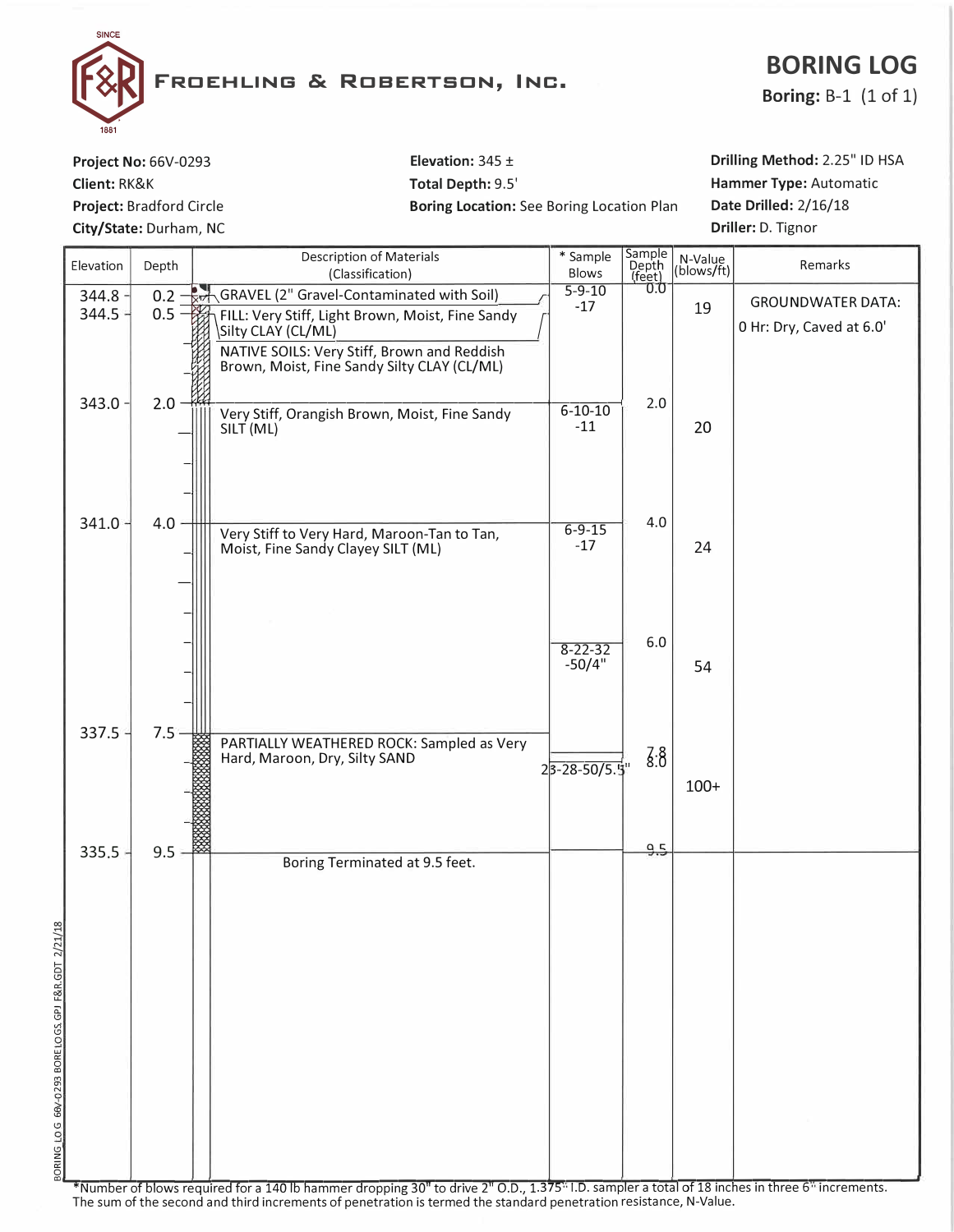

## **BORING LOG**

**Boring: B-2 (1 of 1)** 

Project No: 66V-0293 Client: RK&K Project: Bradford Circle City/State: Durham, NC

Elevation:  $338 \pm$ Total Depth: 10.0' Boring Location: See Boring Location Plan Drilling Method: 2.25" ID HSA Hammer Type: Automatic Date Drilled: 2/16/18 Driller: D. Tignor

| Elevation | Depth       | <b>Description of Materials</b><br>(Classification)                                  | * Sample<br>Blows       | Sample<br>Depth<br>(feet) | N-Value<br>(blows/ft) | Remarks                                              |
|-----------|-------------|--------------------------------------------------------------------------------------|-------------------------|---------------------------|-----------------------|------------------------------------------------------|
|           |             | <b>GRAVEL (9" Gravel Contaminated with Soil)</b>                                     | $4 - 12 - 21$<br>$-33$  | 0.0                       | 33                    | <b>GROUNDWATER DATA:</b><br>0 Hr: Dry, Caved at 6.5' |
| $337.2 -$ | $0.8 \cdot$ | NATIVE SOILS: Hard to Very Hard, Dark<br>Maroon-Brown, Dry to Moist, Silty CLAY (CL) |                         |                           |                       |                                                      |
|           |             |                                                                                      | $13 - 25 - 32$<br>$-43$ | 2.0                       | 57                    |                                                      |
|           |             |                                                                                      | $14 - 19 - 24$<br>$-23$ | 4.0                       | 43                    |                                                      |
| $332.0 -$ | $6.0 =$     | Hard, Grayish-Tan, Moist, Fine Sandy SILT (ML)                                       | $7 - 14 - 19$<br>$-34$  | $6.0\,$                   | 33                    |                                                      |
| $330.0 -$ | $8.0 \div$  | Very Hard, Dark Maroon-Brown, Moist, Silty<br>CLAY (CL)                              | $20 - 35 - 28$<br>$-39$ | $8.0\,$                   | 63                    |                                                      |
|           |             |                                                                                      |                         |                           |                       |                                                      |
| 328.0     | $10.0 -$    | Boring Terminated at 10 feet.                                                        |                         | 10.0                      |                       |                                                      |
|           |             |                                                                                      |                         |                           |                       |                                                      |
|           |             |                                                                                      |                         |                           |                       |                                                      |
|           |             |                                                                                      |                         |                           |                       |                                                      |
|           |             |                                                                                      |                         |                           |                       |                                                      |

\*Number of blows required for a 140 lb hammer dropping 30" to drive 2" O.D., 1.375" I.D. sampler a total of 18 inches in three 6" increments. The sum of the second and third increments of penetration is termed the standard penetration resistance, N-Value.